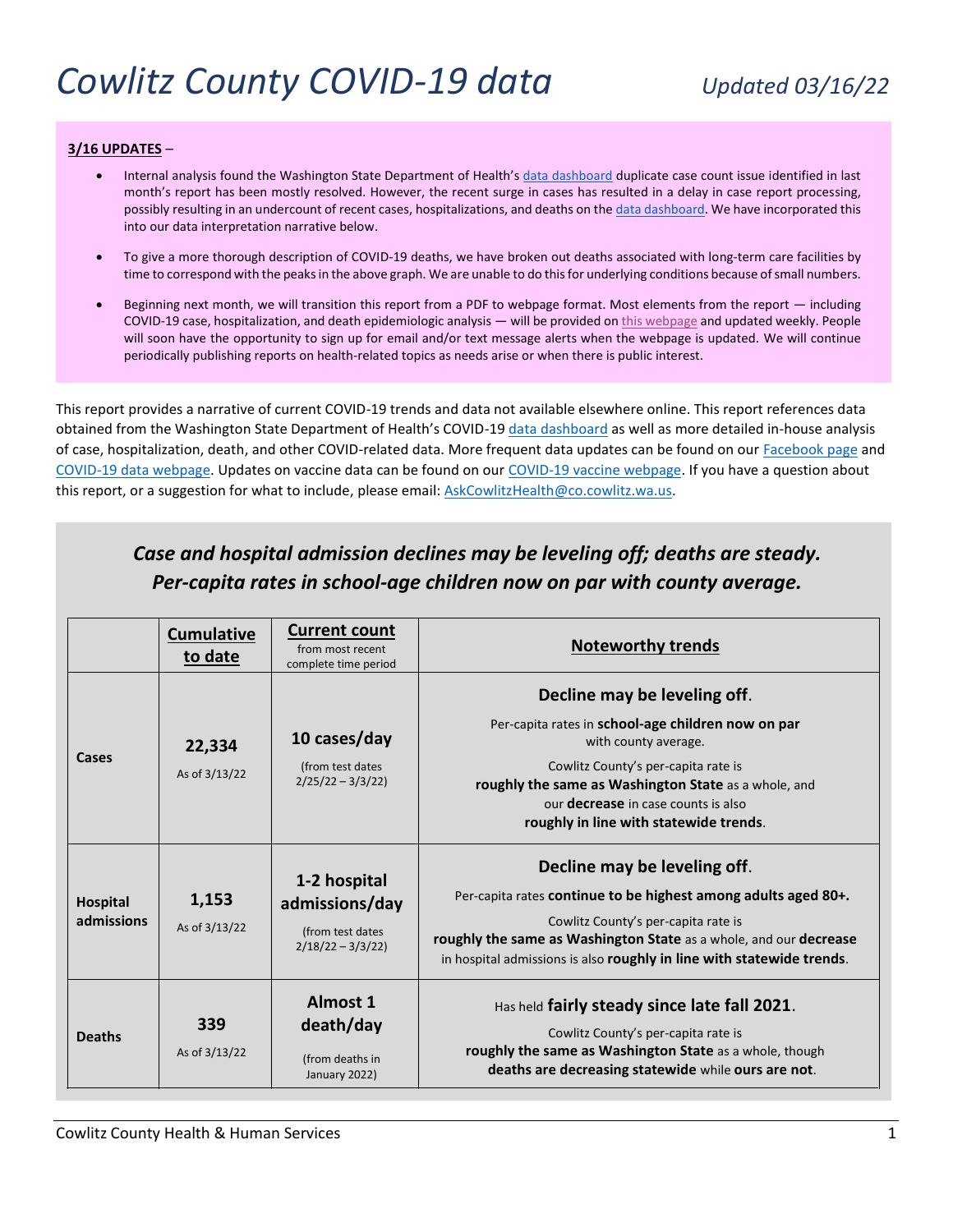## Cowlitz County COVID-19 Epidemiologic Curve

Cowlitz County's epidemiologic curve can be found on the Washington State Department of Health's [data dashboard,](https://www.doh.wa.gov/Emergencies/COVID19/DataDashboard) on the "Epidemiologic Curves" tab under "Cases" and "Cowlitz County". Note that very recent rates may be an undercount because of the data processing delay described on the first page of this report.



#### Active cases

COVID-19 cases are considered "active", or contagious, for 10 days after their symptom onset, or, for asymptomatic cases, 10 days after their test date. **There are currently an esimated 95 identified active COVID-19 cases in Cowlitz County.** Note that these only include cases that have been identified via a COVID-19 test. Because we know that some people with COVID-19 are not tested, and cases identified with at-home tests will probably not be reported, the true number of active cases is probably higher, and possibly much higher, than this figure.

### Variants

- **The new Omicron variant has been identified in Cowlitz County residents.**
	- o **The latest statewide variant report has more information and can be foun[d here.](https://www.doh.wa.gov/Portals/1/Documents/1600/coronavirus/data-tables/420-316-SequencingAndVariantsReport.pdf) The true number of residents infected with the Omicron variant is much higher than what is provided in this report.** Details are provided below.
- $\triangleright$  COVID-19 tests at doctors' offices or drive-thru testing sites detect the COVID-19 virus but do not differentiate between different variants of the virus. That's why your provider may say they can't test for variants, and our public health nurses can't tell you if you've tested positive for a specific variant. If you are infected with a specific variant, advice and patient care is the same as anyone who tests positive for COVID-19.
- $\triangleright$  Determining whether a person is infected with a variant of the SARS-CoV-2 virus requires a lab to perform genomic sequencing on a collected specimen. A specimen is the fluid collected from someone's nose with a test swab. Genomic sequencing looks at the virus genes for mutations specific to the different variants. If a mutation is detected in a specimen, it means that person was infected with the corresponding variant.
- $\triangleright$  Specimens from only about 10% of cases are sent for genomic sequencing. Specimens may be chosen for sequencing if they are from a unique case, such as a younger otherwise healthy person who is hospitalized for COVID-19. This may help identify new variants that could be more transmissible or cause more severe illness. The state DOH has also begun to sequence a random sample of specimens across the state to estimate the overall prevalence of variants.
- The CDC's [SARS-CoV-2 Classifications and Definitions website](https://www.cdc.gov/coronavirus/2019-ncov/variants/variant-info.html?CDC_AA_refVal=https%3A%2F%2Fwww.cdc.gov%2Fcoronavirus%2F2019-ncov%2Fcases-updates%2Fvariant-surveillance%2Fvariant-info.html) provides information on variants being tracked in the US.